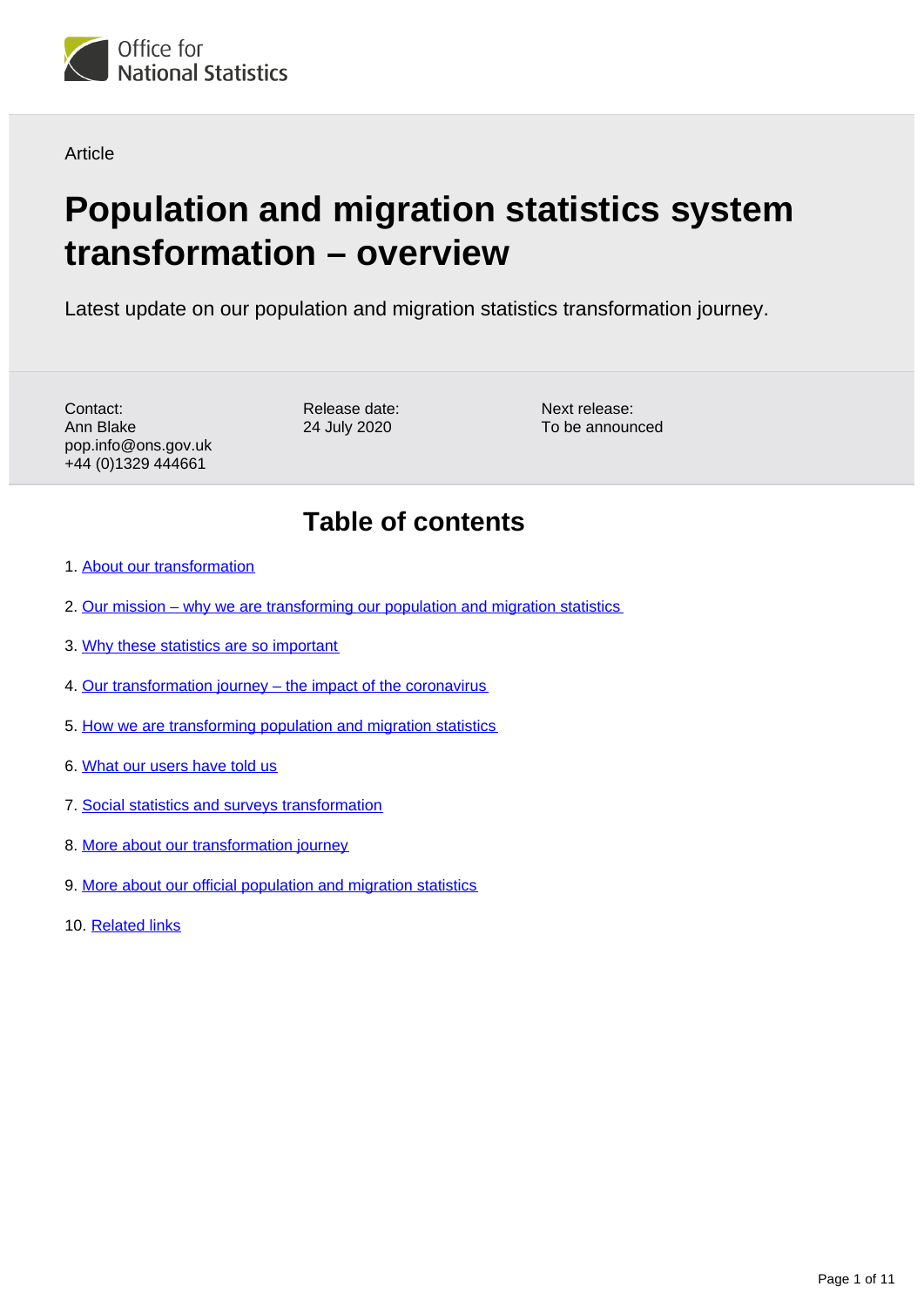# <span id="page-1-0"></span>**1 . About our transformation**

This article provides an overview of our transformation of population and migration statistics to put administrative data at the core of what we do. This includes how our plans have evolved because of the coronavirus (COVID-19) pandemic and our approach for delivering new measures of migration based on administrative data from November 2020 onwards, following the suspension of the International Passenger Survey (IPS) in March 2020.

This article also provides information on our latest progress towards an activity-based method for our adminbased population estimates as well as an overview of our "administrative data first" approach to transforming population characteristics.

You can also find an accompanying summary of [recent updates](https://www.ons.gov.uk/peoplepopulationandcommunity/populationandmigration/internationalmigration/articles/populationandmigrationstatisticssystemtransformationrecentupdates/previousReleases) on our statistics and research. Your feedback via email on our latest update and plans would be valuable.

### <span id="page-1-1"></span>**2 . Our mission – why we are transforming our population and migration statistics**

It is our mission to provide the best insights on population and migration using a range of new and existing data sources to meet the needs of our users. This is increasingly important in a rapidly changing policy and societal context, where we know our users need better evidence to support decision-making at both national and local levels.

As set out in our previous work on the [Administrative Data Census](https://www.ons.gov.uk/census/censustransformationprogramme/administrativedatacensusproject/administrativedatacensusannualassessments/annualassessmentofonssprogressontheadministrativedatacensusjuly2018) project, the current population system is heavily reliant on the decennial census. While this provides granular data at the lowest levels of geography every 10 years, it delivers less detail throughout the interim years. Additionally, the quality of our population estimates declines as we move further away from the census year.

We have also long acknowledged that the [International Passenger Survey \(IPS\),](https://www.ons.gov.uk/surveys/informationforhouseholdsandindividuals/householdandindividualsurveys/internationalpassengersurvey) which underpins our existing [international migration estimates](https://www.ons.gov.uk/peoplepopulationandcommunity/populationandmigration/internationalmigration/bulletins/migrationstatisticsquarterlyreport/previousReleases), has been stretched beyond its original purpose and that we need to consider all available sources to understand international migration.

Enabled by data-sharing powers in the [Digital Economy Act 2017](https://www.legislation.gov.uk/ukpga/2017/30/contents) and guided by our [data security principles](https://www.ons.gov.uk/aboutus/transparencyandgovernance/dataprotection), we are therefore seizing the opportunity to make use of more data to give us a much richer understanding of how our population is changing.

### <span id="page-1-2"></span>**3 . Why these statistics are so important**

Population and migration statistics underpin a wide variety of other statistics (such as unemployment rates) to support a vast range of decisions and inform public debate. For example, the ability to forecast pensions, make decisions about local services (such as the number of school places or the provision of health services for an ageing population) and make decisions about where to site new businesses.

We know that our users are highly interested in how migration patterns are changing and what this means for society and the economy. For example, users are interested in the contribution to and impact on the UK labour market and public services, such as education and health care, that migration has. This includes both the national picture and what is happening at a more detailed regional and local level.

It is therefore essential that our population and migration statistics are robust and timely and meet this broad range of user needs.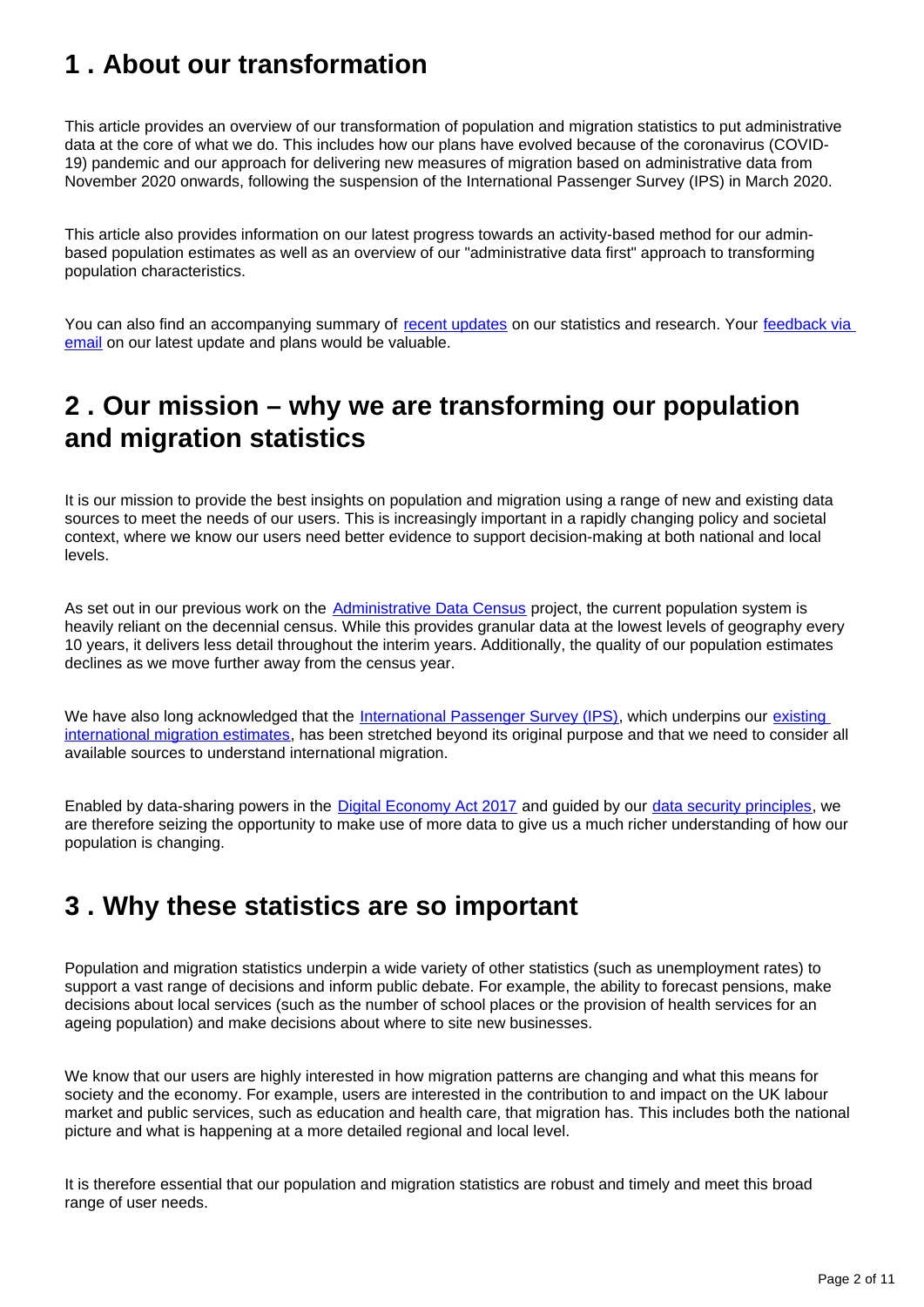## <span id="page-2-0"></span>**4 . Our transformation journey – the impact of the coronavirus**

The pandemic presents a significant challenge to the UK, and the Office for National Statistics (ONS) is working to ensure that the UK has the vital information needed to respond to the impact of this pandemic on our economy and society. Our ambition continues to be to put administrative data at the core of both population and migration statistics, delivering the best quality census outputs in 2022 and a transformed system by 2023. However, we have accelerated our approach for transforming migration statistics this year because of the current situation around the coronavirus (COVID-19).

The International Passenger Survey (IPS), which underpins our existing UK [international migration statistics,](https://www.ons.gov.uk/peoplepopulationandcommunity/populationandmigration/internationalmigration/bulletins/migrationstatisticsquarterlyreport/latest) has been suspended because of the impact of the coronavirus pandemic. The latest available IPS data cover the vast majority of the year ending March 2020, which we are due to publish in the August 2020 Migration Statistics [Quarterly Report \(MSQR\)](https://www.ons.gov.uk/peoplepopulationandcommunity/populationandmigration/internationalmigration/bulletins/migrationstatisticsquarterlyreport/previousReleases). However, there will be no new IPS data available for inclusion in the November 2020 MSQR. The overall impact on the ONS, including on how our surveys operate, was outlined in a statement [released on 19 March 2020](https://www.ons.gov.uk/news/statementsandletters/covid19andtheproductionofstatistics), with further details published in another [statement released on 27 March 2020.](https://www.ons.gov.uk/news/statementsandletters/ensuringthebestpossibleinformationduringcovid19throughsafedatacollection)

For ONS UK trade and travel and tourism statistics, we have released a [statement](https://www.ons.gov.uk/news/statementsandletters/theimpactofsuspendingtheinternationalpassengersurveyonuktradeandoverseastravelandtourismstatistics) on the impact of the IPS suspension and how we are responding to this.

To help with analysis of the impacts of the coronavirus pandemic on the UK population, we published a [provisional set of population estimates](https://www.ons.gov.uk/peoplepopulationandcommunity/populationandmigration/populationestimates/bulletins/annualmidyearpopulationestimates/mid2019) for mid-2019 on 6 May 2020. This release was a subset of the information we regularly publish in June, focusing primarily on the size, age structure and geography of the UK population. Additional information unavailable in May was published as planned on [24 June 2020.](https://www.ons.gov.uk/peoplepopulationandcommunity/populationandmigration/populationestimates/bulletins/annualmidyearpopulationestimates/mid2019estimates) We have reacted to the needs of our users with insights on our ageing population with publications including [Where do over-70s live?](https://www.ons.gov.uk/peoplepopulationandcommunity/healthandsocialcare/conditionsanddiseases/articles/wheredoover70slive/2020-03-24) and [Coronavirus and the social impacts on older people in Great Britain](https://www.ons.gov.uk/peoplepopulationandcommunity/birthsdeathsandmarriages/ageing/articles/coronavirusandthesocialimpactsonolderpeopleingreatbritain/3aprilto10may2020) .

# <span id="page-2-1"></span>**5 . How we are transforming population and migration statistics**

Working in partnership across the Government Statistical Service (GSS), we are delivering new measures of population and migration based on administrative data sources. Using our data-sharing powers through the [Digital Economy Act 2017,](https://www.legislation.gov.uk/ukpga/2017/30/contents) we have been progressing research into how we can bring a range of government data sources together to build an integrated system for measuring population and migration.

### **Our progress so far**

In January 2019, we published a [research engagement report](https://www.ons.gov.uk/peoplepopulationandcommunity/populationandmigration/internationalmigration/articles/updateonourpopulationandmigrationstatisticstransformationjourneyaresearchengagementreport/2019-01-30) that updated users, and we have since progressed a [series of updates](https://www.ons.gov.uk/peoplepopulationandcommunity/populationandmigration/internationalmigration/articles/transformationofthepopulationandmigrationstatisticssystemoverview/2019-06-21#more-about-our-transformation-journey) on our progress towards our ambition. However, there is still more to be done to embed administrative data in our population and migration statistics.

#### **Current progress on our population statistics transformation**

Our population statistics research has centred around creating population estimates from administrative data via our methodology of anonymously linking person records on administrative data sources. These admin-based population estimates (ABPEs) provide a measure of the usually resident population at both national and local level and will be used as a basis for producing admin-based household estimates and estimates of internal migration.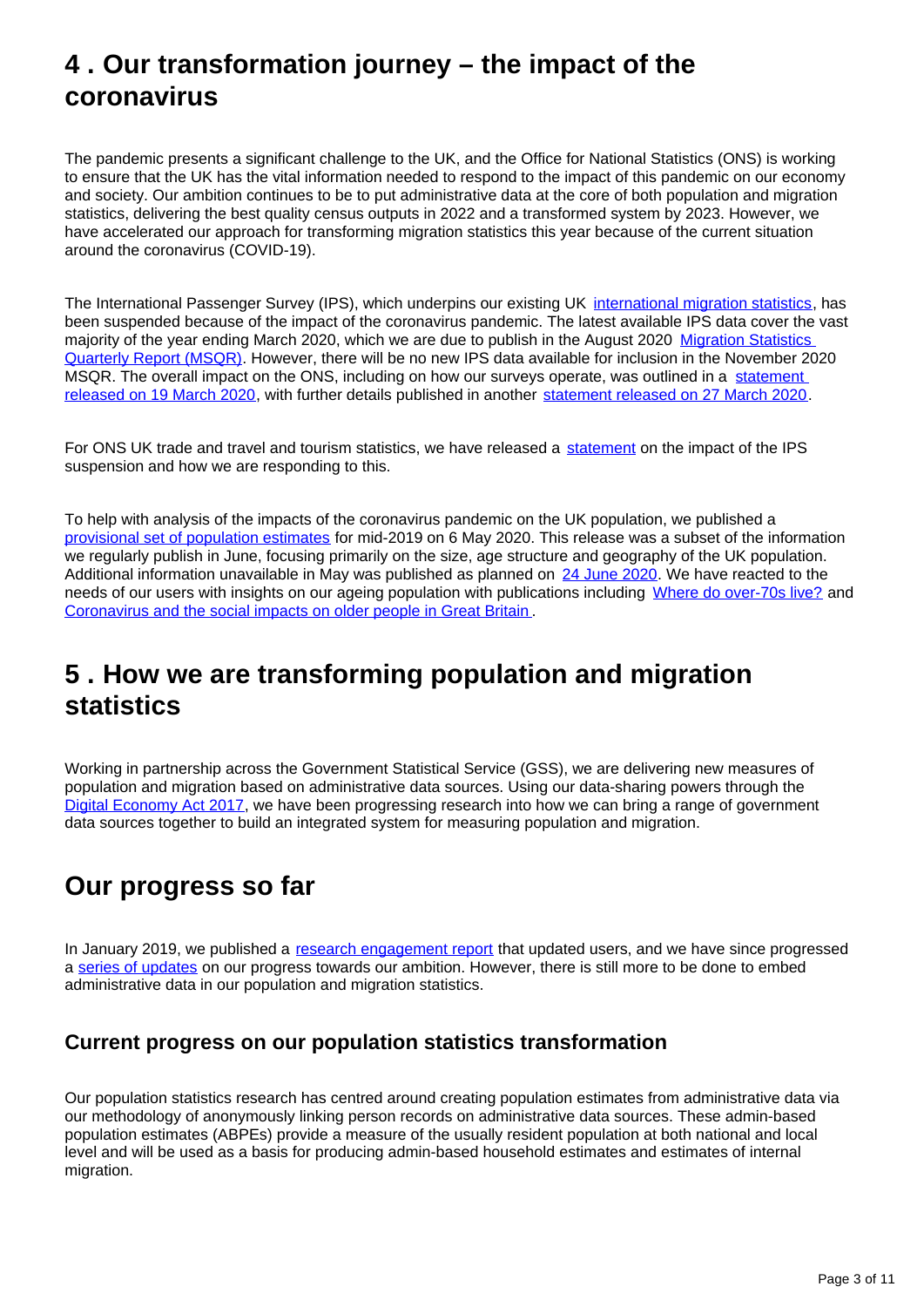Previous iterations of our ABPEs (formerly known as **Statistical Population Dataset**) have used presence on multiple data sources as a main inclusion rule. Ongoing research consists of moving away from this approach to an activity-based approach using registration activity and other interactions with administrative sources as "signs of life" in our inclusion rules. We published our [latest ABPEs](https://www.ons.gov.uk/peoplepopulationandcommunity/populationandmigration/populationestimates/articles/developingourapproachforproducingadminbasedpopulationestimatesenglandandwales2011and2016/2019-06-21) in June 2019. Our design aim was to reduce the over-coverage observed in our previous versions when compared with the official estimates. This aim is driven by our understanding that to produce ABPEs of acceptable quality for our users, we need to supplement them using a Population Coverage Survey (PCS) and a tried and tested estimation method. An important condition for the latter is that our ABPEs have zero to minimal over coverage.

We have been [assessing the quality](https://www.ons.gov.uk/peoplepopulationandcommunity/populationandmigration/internationalmigration/articles/populationandmigrationstatisticssystemtransformationrecentupdates/evaluatingcoverageandqualityintheadminbasedpopulationestimates) of our ABPE Research Outputs so far and evaluating whether we have achieved our design aim. We can conclude that moving to an activity-based approach has removed some of the over-coverage we observed in our previous ABPEs; however, over-coverage remains. This will need to be reduced further to enable the production of robust estimates using existing coverage adjustment methods.

A priority next step for us is developing our quality frameworks further and using the knowledge gained here to make the best use of the data. This is important for understanding how interactions with administrative sources change over time in both our existing and future data sources.

Given the current context of the coronavirus (COVID-19), we need these frameworks in place so we can understand any changes in the interactions with administrative sources, for example, students moving away from their university accommodation or deferring their courses. Now more than ever we see the need for more timely information about the size and structure of the population and population change.

#### **Current progress on our migration statistics transformation**

We are planning to move away from the International Passenger Survey (IPS) and to use administrative data to deliver new measures of migration from 2020 onwards. Because of the suspension of the IPS, the August 2020 Migration Statistics Quarterly Report (MSQR) will be the last set of migration statistics based on IPS data.

We know that there are challenges we need to overcome to deliver new measures of migration based solely on administrative data, including bringing in the further data we need to replace the IPS and fill gaps in coverage. Through our previous research, we have already [identified a range of data sources](https://www.ons.gov.uk/peoplepopulationandcommunity/populationandmigration/internationalmigration/articles/updateonourpopulationandmigrationstatisticstransformationjourneyaresearchengagementreport/2019-01-30) held across the GSS that can help us to better measure migration – including immigration, income, benefits and education data – and will build on this to design our new measures. This includes continuing our work with the Department for Work and Pensions (DWP) to explore how their [Registration and Population Interaction Database \(RAPID\)](https://www.ons.gov.uk/peoplepopulationandcommunity/populationandmigration/internationalmigration/articles/populationandmigrationstatisticssystemtransformationrecentupdates/2020-05-21#update-on-analysis-to-explore-how-the-dwps-rapid-could-be-used-to-measure-migration) could be used, alongside other sources, for the purpose of measuring migration.

This means our regular statistical reports will look different from November onwards as we adapt our methods and go through a period of transitioning to administrative data-based estimates. They will continue to be badged as [Experimental Statistics](https://www.ons.gov.uk/methodology/methodologytopicsandstatisticalconcepts/guidetoexperimentalstatistics) throughout the transition, to support users in understanding the changes. We will also highlight where we are unable to provide certain statistics or breakdowns of data while we build our new migration measures and provide guidance on the quality and coverage to ensure the statistics can be interpreted appropriately.

We are also looking ahead to the implementation of the new immigration system in 2021 and working with the Home Office and across the GSS to review how new administrative data could enhance our estimates of migration in the future. We are collaborating closely with National Records of Scotland (NRS) and the Northern Ireland Statistics and Research Agency (NISRA) to ensure that we can produce comprehensive UK migration statistics. This includes incorporating the Northern Ireland migration estimates produced separately by NISRA and ensuring alignment with the migration statistics for local areas in Scotland and Northern Ireland, produced by the NRS and NISRA respectively.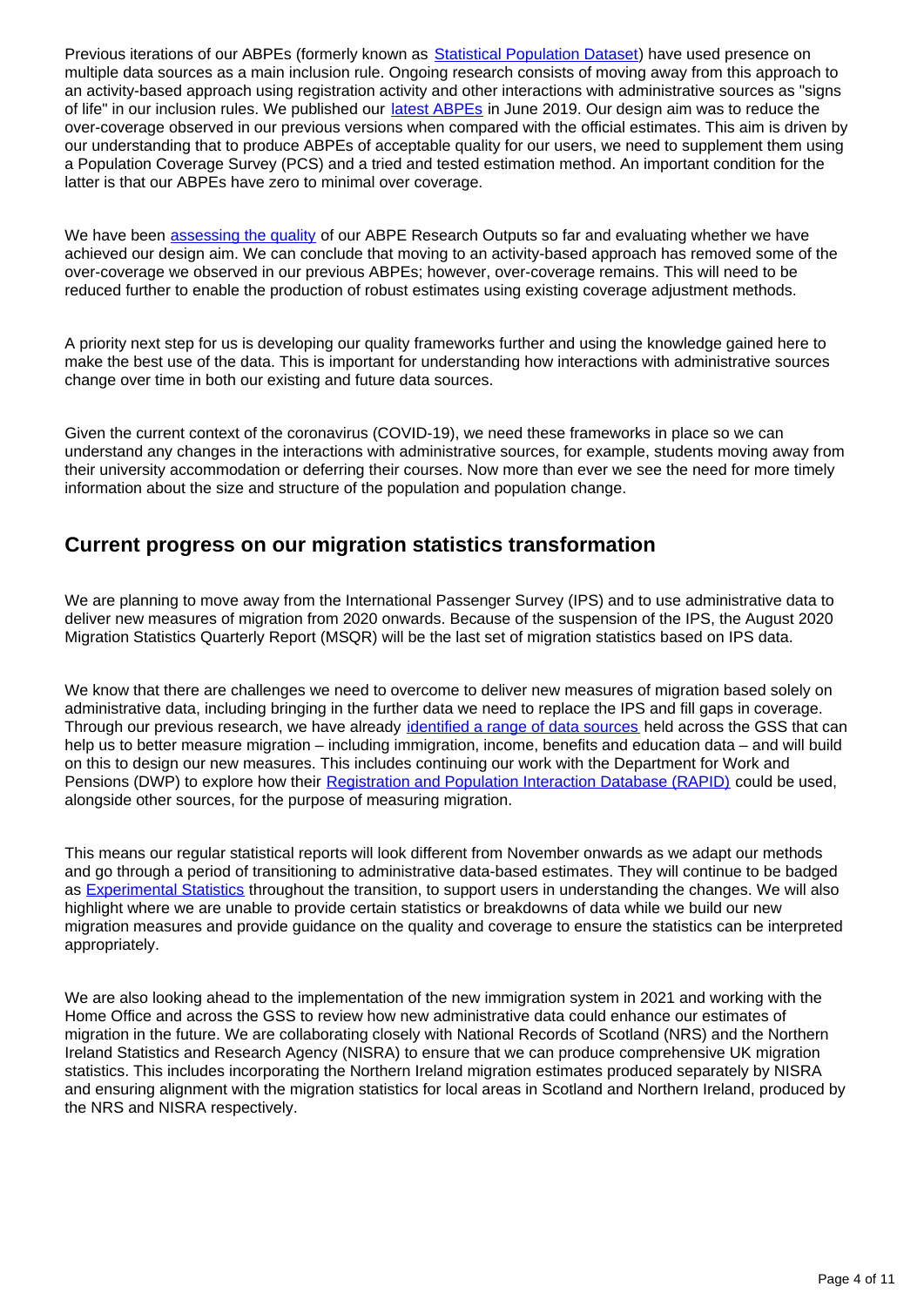We will continue to regularly engage with users as we go through this transformation journey and gather feedback to inform our development work. This includes understanding immediate priorities for statistics and evidence on migration. Alongside our regular statistical outputs, we will also continue to explore the use of alternative data that can help provide insights on what has happened to migration since the coronavirus pandemic began, such as the analysis of travel patterns included in [our latest MSQR.](https://www.ons.gov.uk/peoplepopulationandcommunity/populationandmigration/internationalmigration/bulletins/migrationstatisticsquarterlyreport/latest)

Alongside the development of admin-based population estimates, these improvements in international migration estimates will feed into the transformation of the population statistics system by putting administrative data at the core.

### **Population estimates for mid-2020**

The population estimates for mid-2020 are planned for release in June 2021. The coronavirus pandemic has disrupted the collection of several data sources (such as the IPS) that underpin the production of population estimates. Further, the pandemic may have had impacts on how different groups, for example students, are captured on different data sources used in the population estimates. Over the coming months, we will be working to further understand the impacts of these issues and will share our findings and consult with stakeholders as we progress.

### **Our plan for population and migration statistics from 2020 onwards**

We will continue to ensure that the work to transform UK migration statistics in 2020 aligns with our ongoing research to produce population statistics using administrative data. Migration statistics are an important component of estimating population change, and so we will ensure our research is integrated as we move towards a transformed population and migration statistics system in 2023.

A summary of the revised milestones on this transformation journey are set out in Table 1.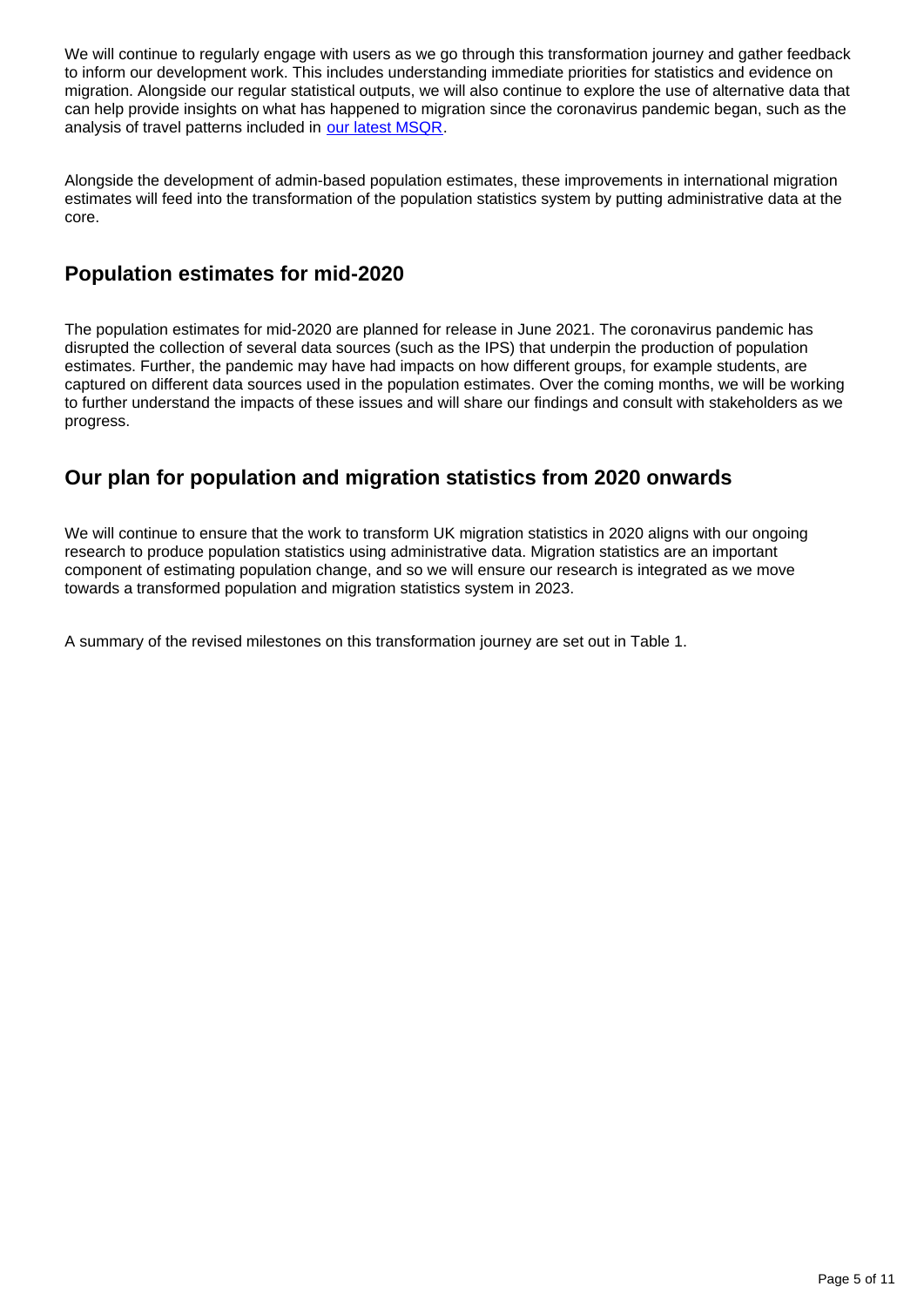| <b>Date</b> | What we aim to deliver                                                                                                                                                                                                                                                                                                   |
|-------------|--------------------------------------------------------------------------------------------------------------------------------------------------------------------------------------------------------------------------------------------------------------------------------------------------------------------------|
| Summer 2020 | Publication of the August Migration Statistics Quarterly Report (MSQR), which will be the<br>last set of migration statistics based on International Passenger Survey (IPS) data. We will<br>make an assessment on whether we will make further refinements to our existing IPS<br>adjustment methodology at this stage. |
|             | Update on our approach for delivering new measures of migration using administrative data<br>from 2020 (administrative data-based migration estimates (ABMEs)), including our data<br>sources and methods.                                                                                                               |
|             | Continued research into our approach for delivering population estimates based on more<br>fully integrated administrative data sources in the future (known as administrative data-<br>based population estimates (ABPEs)).                                                                                              |
| Autumn 2020 | Research to assess the impact of including the adjustments made to international migration<br>statistics in the mid-year population estimates for England and Wales (reference year:<br>2019).                                                                                                                           |
|             | Update on our progress towards delivering our first experimental admin-based migration<br>estimates (ABMEs) from 2020 onwards.                                                                                                                                                                                           |
| 2021        | Improved population statistics (England and Wales) by embedding adjusted international<br>migration figures into our mid-year population estimates (reference year: 2020).                                                                                                                                               |
|             | Continued research into our approach for delivering ABPEs.                                                                                                                                                                                                                                                               |
|             | Continued refinements to the ABMEs published in our regular migration statistics reports.                                                                                                                                                                                                                                |
| 2022        | 2021 Census statistics published.                                                                                                                                                                                                                                                                                        |
|             | Population and migration statistics based on administrative data (reference year: 2021),<br>including an understanding of how these are different when compared with census outputs<br>and mid-year population estimates for England and Wales.                                                                          |
| 2023        | Deliver transformed population and migration statistics system – informing the<br>recommendation from the National Statistician on the future of the census.                                                                                                                                                             |

This transformation journey – alongside the work to transform surveys across the Office for National Statistics (ONS) – also supports our goal to produce census-type statistics in new ways using government-held administrative data and other data much more often and, importantly, that the outputs we publish are coherent and meet the needs of our users. This is essential for providing evidence to inform the final recommendation to the UK government in 2023 about the future of population and housing censuses in England and Wales. The ONS is also working with the devolved administrations on their respective programmes of work, including the NRS and NISRA, which are responsible for the census and producing population statistics in Scotland and Northern Ireland respectively. Ongoing collaboration will take place between the ONS, NRS and NISRA to consider harmonisation and ensure population statistics across the UK remain comparable.

It was announced in July that [Scotland's census will be moved back by a year until March 2022](https://www.nrscotland.gov.uk/news/2020/scotlands-census-to-be-moved-to-march-2022) . The census in Scotland is the responsibility of the NRS and Scottish Government ministers, and their decision is as a result of the coronavirus pandemic. Many important activities have been delayed or prevented because of the coronavirus restrictions, including planning and testing the effectiveness and security of systems and processes as well as engagement with certain organisations. This announcement does not affect the England and Wales census, which we continue to work towards delivering as planned in March 2021. The three census offices of the UK (the NRS, NISRA and, in England and Wales, the ONS) will work closely to minimise the impact on UK data coherence and to ensure that high quality data are available to inform policy, investment decisions and the planning of services.

Decisions on the census after 2021 in Northern Ireland and after 2022 in Scotland will be made by the Northern Ireland Executive and Scottish Government ministers respectively.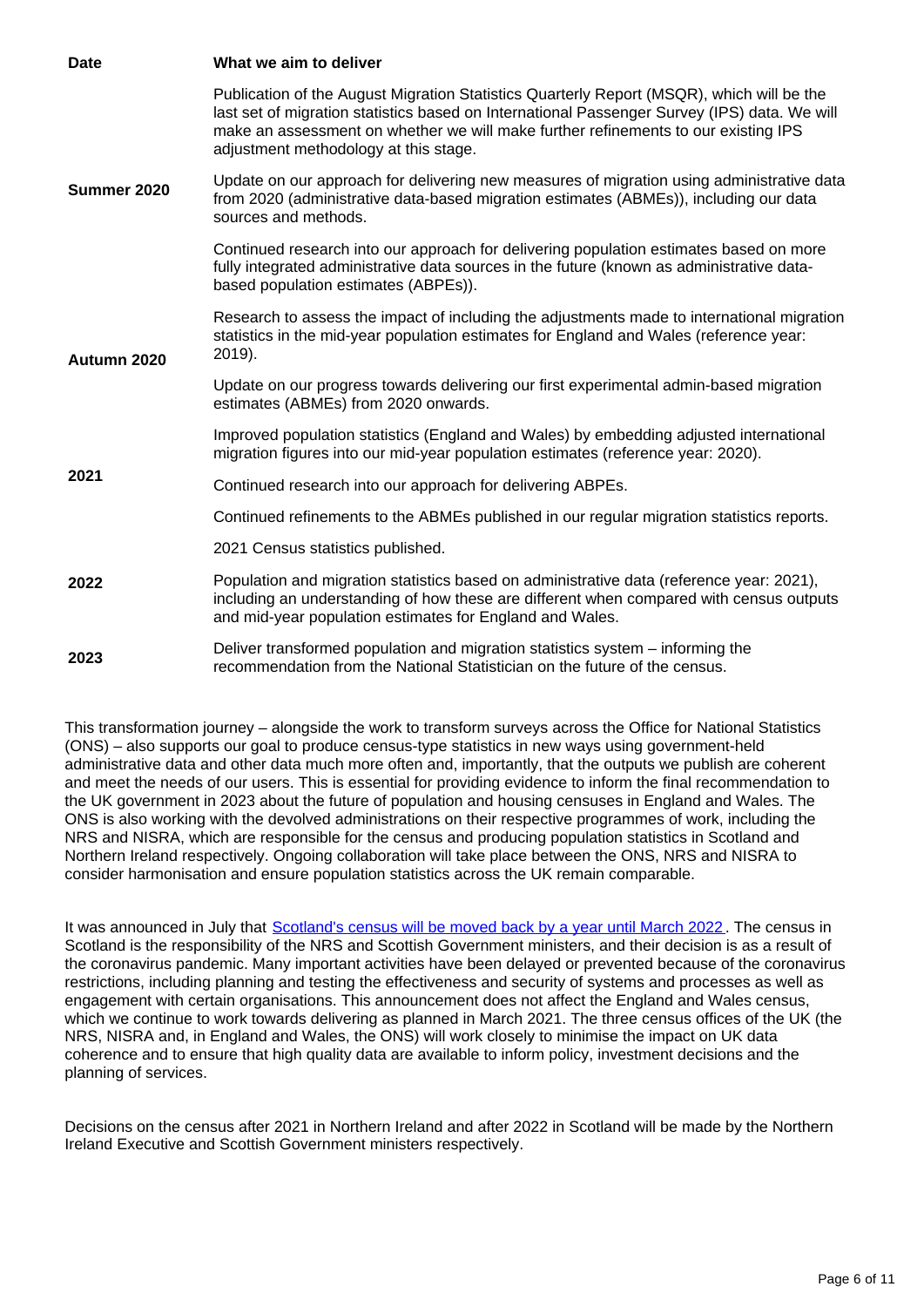We have taken the decision not to benchmark the administrative data census outputs with the outputs from Census 2021. Instead, we will ensure that we use the best available sources to produce the best possible outputs from the census – using our understanding of the differences between administrative data and the census and the strengths of all data sources. We will iteratively develop our transformed population and migration statistics system, taking on board feedback from users and making the best use of new data and methods as they become available. We will rigorously quality assure new methods and share the impact of any changes made, demonstrating the benefits and improvements before implementing them.

Alongside supporting the decision on the future of the census, our transformation journey also plays an important role in supporting our progress in measuring the global [Sustainable Development Goal \(SDG\)](https://www.un.org/sustainabledevelopment/sustainable-development-goals/) indicators in the UK. Migratory status is one of the standard disaggregations required by the UN to measure and report on the [global SDGs,](https://sustainabledevelopment-uk.github.io/) and our transformation work will help to improve the evidence base by providing more granular data in the future.

### <span id="page-6-0"></span>**6 . What our users have told us**

Our users sit at the heart of our [framework for transforming these statistics](https://www.ons.gov.uk/peoplepopulationandcommunity/populationandmigration/internationalmigration/articles/updateonourpopulationandmigrationstatisticstransformationjourneyaresearchengagementreport/2019-01-30#our-framework-for-transforming-population-and-migration-statistics) (Figure 1), which describes the important questions we need to answer to meet their needs.

#### **Figure 1: Our framework for transforming population and migration statistics**

**Source: Office for National Statistics – Population and migration statistics system transformation**

To meet our users' needs, we need to provide coherent statistics on the size (or stock) of the population and how it changes over time (flows, both nationally and locally). We also need to tell a clear story about what is contributing to this change and show how different groups in the population impact on society and the economy, including on our workforce, communities and public services such as the NHS and schools. This needs to be recognised as the story that is being experienced by our users.

Our users have also told us that they want us to deliver these statistics frequently and in a timely manner to be able to make evidence-based decisions. Our statistics also need to be relevant in a rapidly changing society, and we need to be able to report on their quality.

[Feedback gathered](https://www.ons.gov.uk/peoplepopulationandcommunity/populationandmigration/internationalmigration/articles/feedbackonthepopulationandmigrationstatisticstransformationprogramme/2019-06-21) shows support for how we are reviewing current data sources and looking to maximise the value of administrative data in the future, while challenging us to provide more evidence to ensure we instil confidence in these statistics.

To make sure that our transformation journey continues to be as open and transparent as possible, we will:

- regularly publish research and methods as we develop them
- continue to present analysis showing the coherence between different sources of information
- engage with our users and stakeholders, seeking regular feedback
- use our research findings, the best available data and methods, and the feedback from users to make decisions about which improvements to make each year
- implement changes to our statistics when and where appropriate, clearly communicating these changes to users in advance of making them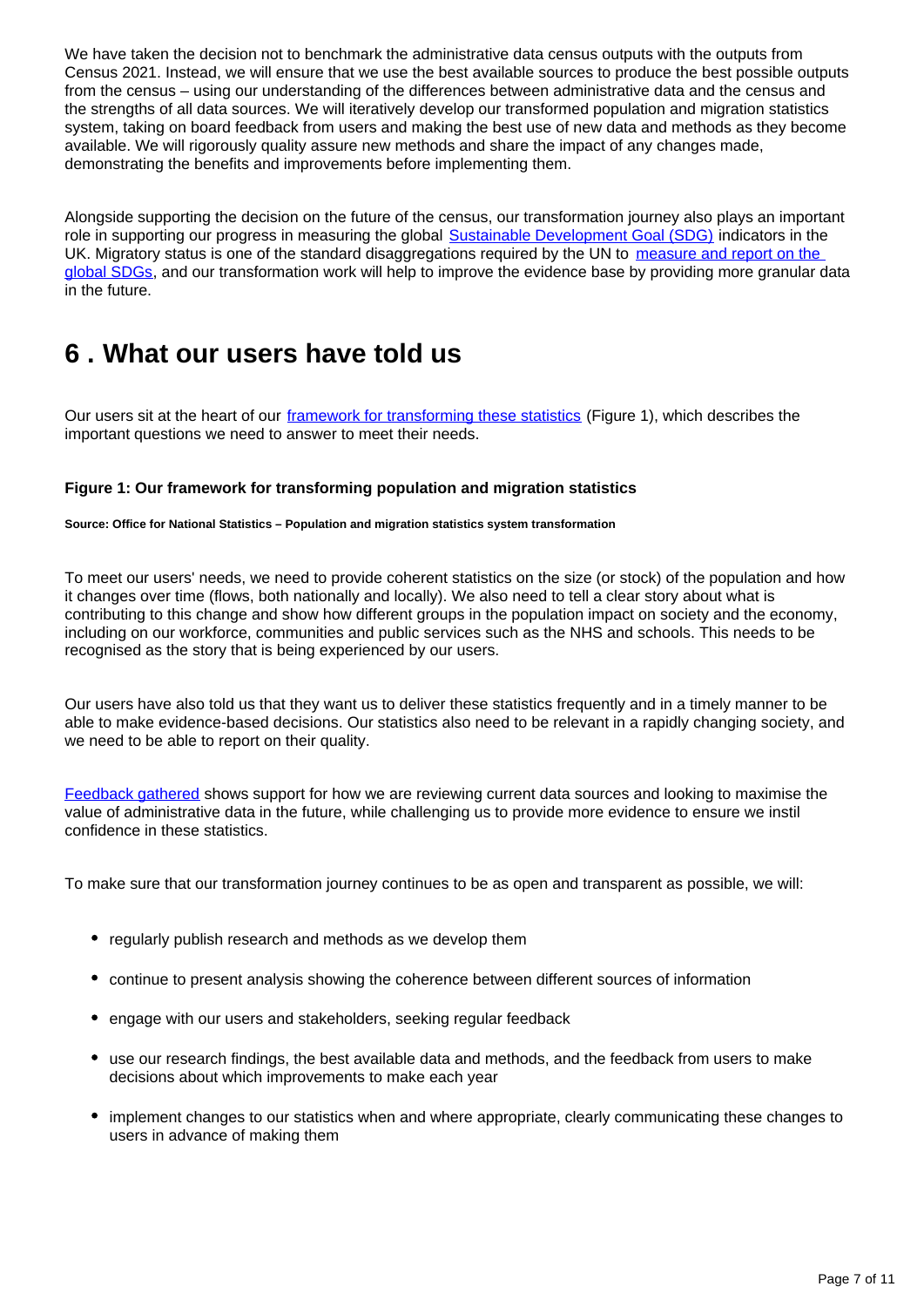#### **How to contact us**

We welcome your feedback on this update and on our transformation journey. If you would like to contact us, please email us at pop.info@ons.gov.uk.

We have recently presented our research at the 2019 Royal Statistical Society Conference, the British Society for Population Studies Conference, the Migration Statistics User Forum, the International Conference on [Administrative Data Research](https://ijpds.org/adr2019) and the 2020 [International Forum on Migration Statistics](https://www.iom.int/ifms/) in Cairo.

We are also working with local authorities, experts from academia and other government departments through invited engagement groups to help shape and quality assure our work. Additionally, we are engaging with other National Statistical Institutes (NSIs) across the UK and internationally to share experiences and seek feedback on our plans.

### <span id="page-7-0"></span>**7 . Social statistics and surveys transformation**

In addition to the work outlined in this article on transforming the population and migration statistics system, a similar programme of work is underway to transform the way we produce social statistics to better meet the needs of our users and to produce the best statistics from all the available data.

Through our research and collaboration with other government departments, we have been able to produce a range of research outputs on a variety of topics, including:

- [fuel poverty](https://www.ons.gov.uk/peoplepopulationandcommunity/housing/articles/researchoutputssmallareaestimationoffuelpovertyinengland2013to2017/2019-07-08) (Department for Business, Energy and Industrial Strategy (BEIS))
- [highest level of educational achievement](https://www.ons.gov.uk/peoplepopulationandcommunity/educationandchildcare/articles/adminbasedqualificationstatisticsfeasibilityresearchengland/2019-10-22) (Department for Education (DfE))
- [admin-based income statistics \(ABIS\)](https://www.ons.gov.uk/census/censustransformationprogramme/administrativedatacensusproject/administrativedatacensusresearchoutputs/populationcharacteristics/adminbasedincomestatisticsenglandandwalestaxyearending2016)
- [property type](https://www.ons.gov.uk/peoplepopulationandcommunity/housing/methodologies/adminbasedstatisticsforpropertytypefeasibilityresearchenglandandwales)
- [property floor space](https://www.ons.gov.uk/peoplepopulationandcommunity/housing/methodologies/adminbasedstatisticsforpropertyfloorspacefeasibilityresearchenglandandwales)

Transforming the population, migration and social statistics system could also bring additional benefits, and we are looking at combining administrative, survey and big data to produce new outputs that are currently not provided by a 10-yearly census.

#### **Social surveys transformation**

We are continuing to develop our vision for how social surveys will support the administrative data first approach. This consolidates our requirements for a Population Coverage Survey (PCS) (to support the production of adminbased population estimates (ABPEs)) with our transformed social surveys. This will allow us to: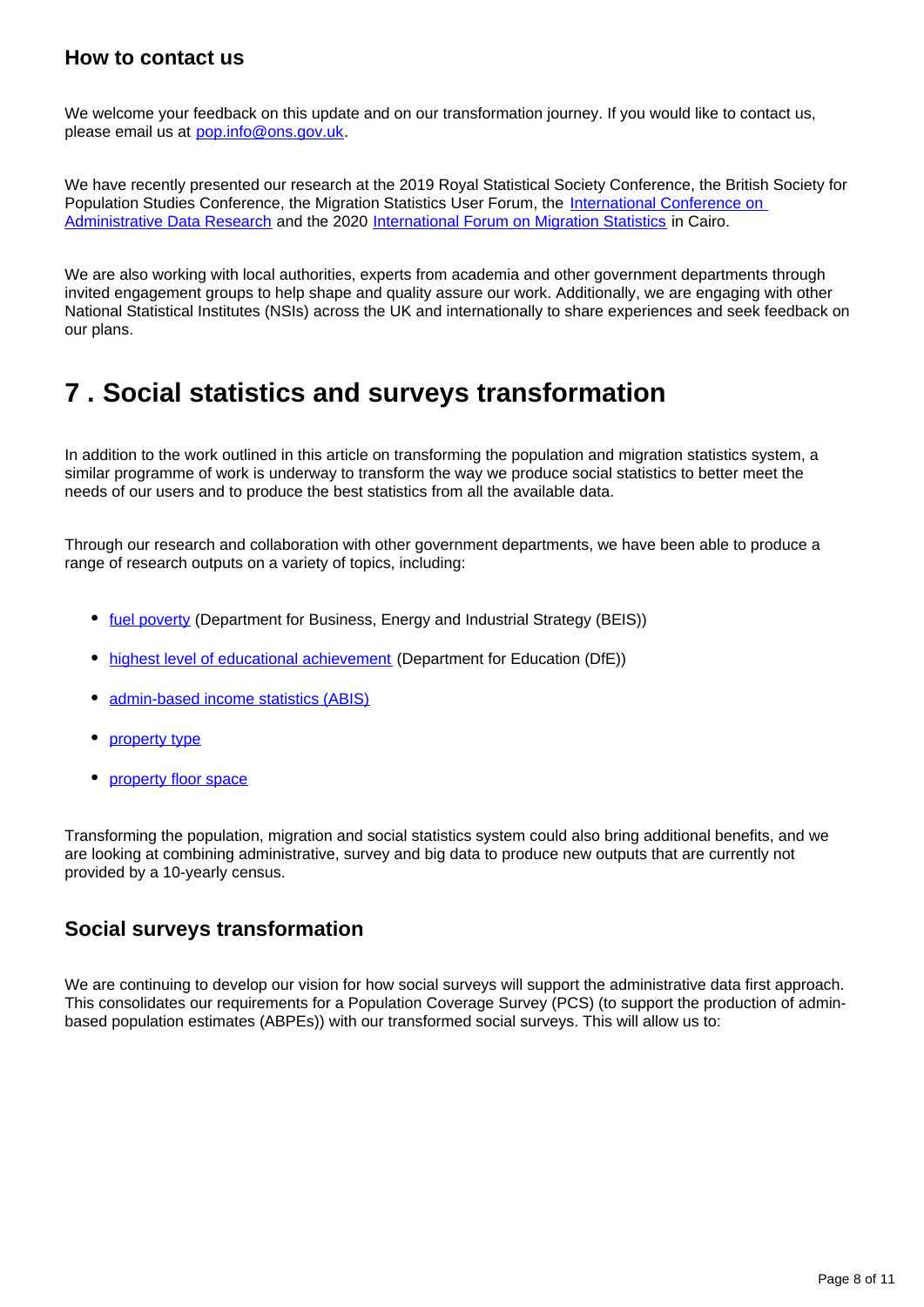- fill gaps in administrative data where limited information is available on topics such as family relationships and sexual orientation
- assess and adjust for definitional differences and under- or over-coverage to produce admin-based population, migration and household estimates
- improve the efficiency of our surveys by introducing an online mode of collection
- reduce the burden on the public through only collecting data once and reusing these data where possible

Some questions designed for the purposes of our PCS have been included in the transformed [Labour Market](https://blog.ons.gov.uk/2020/07/08/moving-online-how-ons-is-digitising-its-labour-market-surveys/)  [Survey \(LMS\).](https://blog.ons.gov.uk/2020/07/08/moving-online-how-ons-is-digitising-its-labour-market-surveys/) Given the widespread disruption of the coronavirus (COVID-19) pandemic for social survey operations, existing data collection mechanisms have changed and the roll-out of the LMS has been significantly accelerated with the online-only LMS (Beta) launched in March 2020. We will be exploring how we can use this survey data to support our ABPEs.

### <span id="page-8-0"></span>**8 . More about our transformation journey**

For a comprehensive list of descriptions for the names and terms used in our outputs, see our [glossary.](https://www.ons.gov.uk/census/censustransformationprogramme/administrativedatacensusproject/glossary)

[Research Outputs](https://www.ons.gov.uk/census/censustransformationprogramme/administrativedatacensusproject/administrativedatacensusresearchoutputs) provide more information on using administrative data to produce population statistics.

Previous research using administrative data to produce [estimates on the size of the population](https://www.ons.gov.uk/census/censustransformationprogramme/administrativedatacensusproject/administrativedatacensusresearchoutputs/sizeofthepopulation) (previous adminbased population estimates (ABPEs)) is available.

### **August 2017**

Our August 2017 report highlights our progress towards developing a better understanding of [student migration to](https://www.ons.gov.uk/peoplepopulationandcommunity/populationandmigration/internationalmigration/articles/whatshappeningwithinternationalstudentmigration/2017-08-24)  [and from the UK,](https://www.ons.gov.uk/peoplepopulationandcommunity/populationandmigration/internationalmigration/articles/whatshappeningwithinternationalstudentmigration/2017-08-24) alongside the [Home Office exit checks](https://www.gov.uk/government/statistics/second-report-on-statistics-being-collected-under-the-exit-checks-programme) report also published in August 2017.

#### **May 2018**

In May 2018, we published an *[update on the migration statistics transformation programme](https://www.ons.gov.uk/peoplepopulationandcommunity/populationandmigration/internationalmigration/articles/migrationstatisticstransformationupdate/2018-05-24)*. Our report on [international migration data sources](https://www.ons.gov.uk/peoplepopulationandcommunity/populationandmigration/internationalmigration/articles/reportonthecomplexityandqualityofinternationalmigrationstatistics/july2018) sets out how we are working with the Home Office in using their administrative data to further our understanding of international migration.

#### **January 2019**

Our January 2019 report, Update on our population and migration statistics transformation journey: a research [engagement report](https://www.ons.gov.uk/peoplepopulationandcommunity/populationandmigration/internationalmigration/articles/updateonourpopulationandmigrationstatisticstransformationjourneyaresearchengagementreport/2019-01-30), updates users on our progress and seeks feedback on our future plans.

#### **May 2019**

In May 2019, we published our research into [international migration and the education sector](https://www.ons.gov.uk/peoplepopulationandcommunity/populationandmigration/internationalmigration/articles/internationalmigrationandtheeducationsectorwhatdoesthecurrentevidenceshow/2019-05-03), exploring what current data sources tell us about school places, pupil attainment and the number of teaching staff in schools.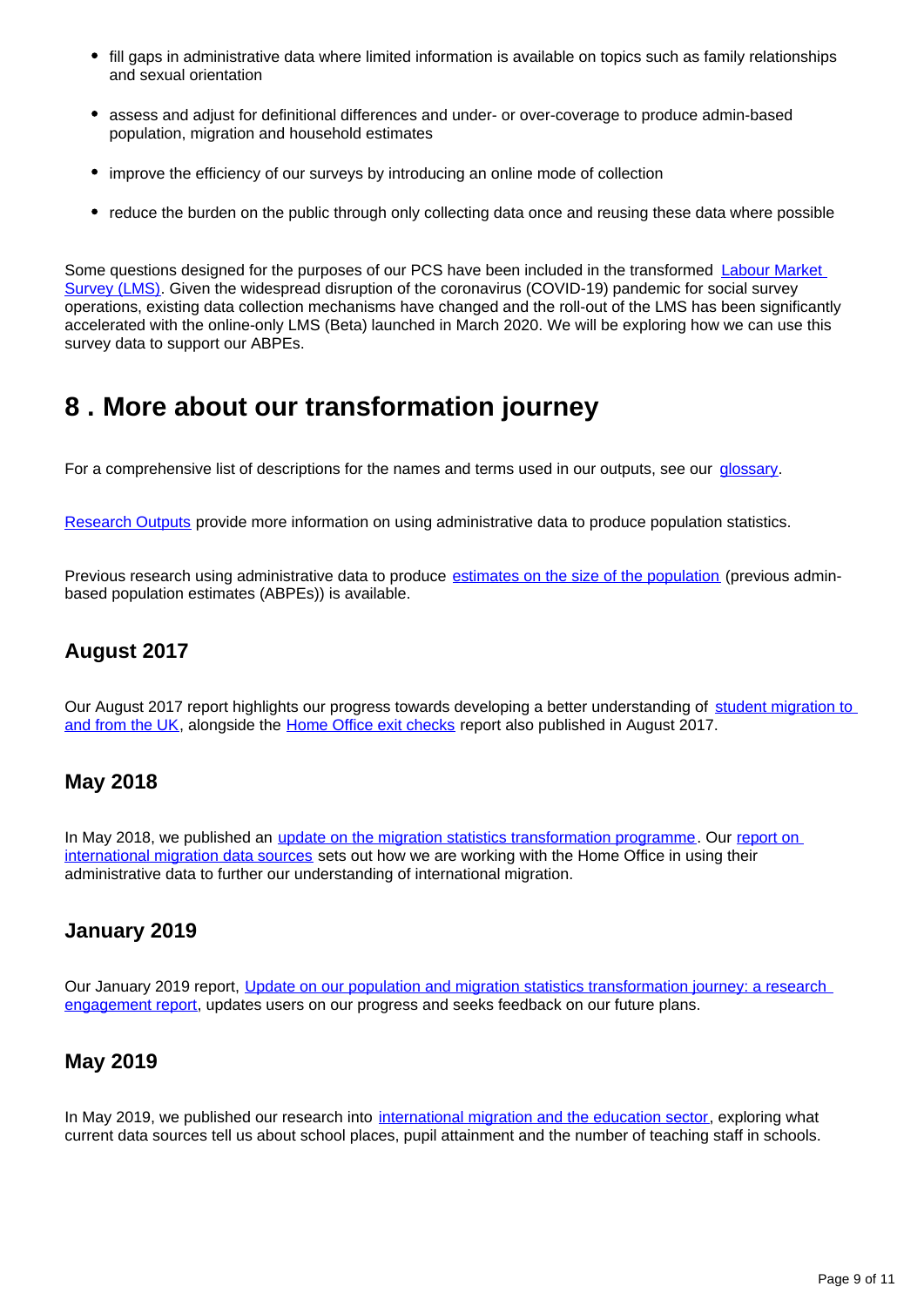### **June 2019**

In June 2019, we published our analysis using activity-based rules and records from single and linked data sources to [develop our approach for producing ABPEs.](https://www.ons.gov.uk/peoplepopulationandcommunity/populationandmigration/populationestimates/articles/developingourapproachforproducingadminbasedpopulationestimatesenglandandwales2011and2016/2019-06-21#development-of-the-rules-for-abpe-v30) Initial rules have been combined to produce the first ABPEs using this approach. Alongside this, we also published a short note outlining our discussions on the [measurement of illegal migration.](https://www.ons.gov.uk/peoplepopulationandcommunity/populationandmigration/internationalmigration/articles/measuringillegalmigrationourcurrentview/2019-06-21)

### **August 2019**

On 15 August 2019, we published our [analysis plans](https://www.ons.gov.uk/peoplepopulationandcommunity/populationandmigration/internationalmigration/articles/internationalmigrationandthehealthsector/ouranalysisplans) on the contribution and impact of international migration on the health sector. Alongside this, we published a report on [international migration and the healthcare workforce](https://www.ons.gov.uk/peoplepopulationandcommunity/populationandmigration/internationalmigration/articles/internationalmigrationandthehealthcareworkforce/2019-08-15) and our [analysis of migrant labour force within the tourism industry](https://www.ons.gov.uk/peoplepopulationandcommunity/populationandmigration/internationalmigration/articles/migrantlabourforcewithinthetourismindustry/august2019). On 21 August 2019, we published our latest research into [understanding different migration data sources,](https://www.ons.gov.uk/peoplepopulationandcommunity/populationandmigration/internationalmigration/articles/understandingdifferentmigrationdatasources/augustprogressreport) setting out how we can draw on the combined strengths of survey and administrative data sources to provide our best assessment yet of international migration. This research was then reflected in the [Migration Statistics Quarterly Report \(MSQR\)](https://www.ons.gov.uk/peoplepopulationandcommunity/populationandmigration/internationalmigration/bulletins/migrationstatisticsquarterlyreport/august2019) for the first time in August.

#### **February 2020**

On 14 February 2020, we published an overview summarising how we are [defining and measuring international](https://www.ons.gov.uk/peoplepopulationandcommunity/populationandmigration/internationalmigration/articles/definingandmeasuringinternationalmigration/2020-02-14)  [migration](https://www.ons.gov.uk/peoplepopulationandcommunity/populationandmigration/internationalmigration/articles/definingandmeasuringinternationalmigration/2020-02-14), including developments of our current methods. Alongside this, we published our latest research [investigating international student migrants' travel patterns](https://www.ons.gov.uk/peoplepopulationandcommunity/populationandmigration/internationalmigration/articles/whatcanadministrativedatasourcestellusaboutthepatternsofpresenceofnoneustudents/2020-02-14) using linked administrative data and [alternative](https://www.ons.gov.uk/peoplepopulationandcommunity/populationandmigration/internationalmigration/articles/exploringinternationalmigrationconceptsanddefinitionswithhomeofficeadministrativedata/2020-02-14)  [definitions for international migration](https://www.ons.gov.uk/peoplepopulationandcommunity/populationandmigration/internationalmigration/articles/exploringinternationalmigrationconceptsanddefinitionswithhomeofficeadministrativedata/2020-02-14) using Home Office exit checks data. We also published a report on applying [a statistical quality framework to longitudinally linked administrative data](https://www.ons.gov.uk/methodology/methodologicalpublications/generalmethodology/onsworkingpaperseries/onsworkingpaperseriesno19anerrorframeworkforlongitudinaladministrativesourcesitsuseforunderstandingthestatisticalpropertiesofdataforinternationalmigration), aiming to identify potential errors within datasets.

### <span id="page-9-0"></span>**9 . More about our official population and migration statistics**

For national and subnational mid-year population estimates for the UK and its constituent countries, see the [Population estimates for the UK, England and Wales, Scotland and Northern Ireland](https://www.ons.gov.uk/peoplepopulationandcommunity/populationandmigration/populationestimates/bulletins/annualmidyearpopulationestimates/previousReleases) statistical bulletins.

All information and publications on international migration produced by the Office for National Statistics (ONS) [Centre for International Migration](https://www.ons.gov.uk/aboutus/whatwedo/programmesandprojects/onscentres/centreforinternationalmigration) are available on our [International migration page](https://www.ons.gov.uk/peoplepopulationandcommunity/populationandmigration/internationalmigration). You can find out more about the ONS Centres and their priorities on our [landing page.](https://www.ons.gov.uk/aboutus/whatwedo/programmesandprojects/onscentres)

All information and publications on the size of the population produced by the ONS are available on our [Population estimates page](https://www.ons.gov.uk/peoplepopulationandcommunity/populationandmigration/populationestimates).

You can find more information on the main concepts and definitions used for migration, country of birth and citizenship across the Government Statistical Service (GSS) in the relevant [GSS harmonisation guidance](https://gss.civilservice.gov.uk/policy-store/migration-country-of-birth-and-citizenship/).